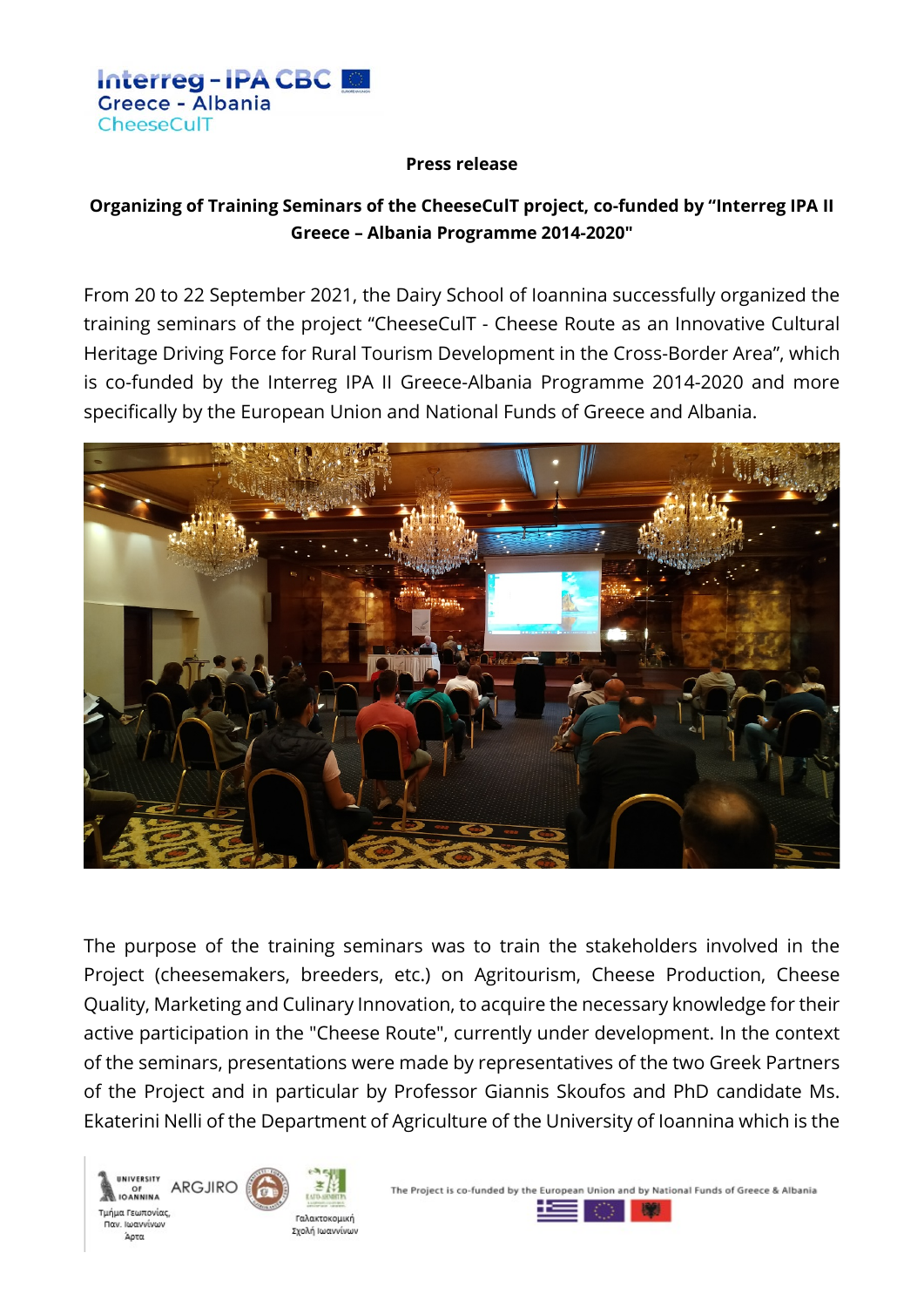## Interreg-IPA CBC **Greece - Albania** CheeseCulT

Project's Lead Partner, Ms. Alexandra Mega, Director, and Ms. Panagiota Papapetrou, Trainer in the Dairy School of Ioannina, and by Mr. Anastasios Tzikas of the Directorate for Control Management on Milk and Meat, ELGO Demeter, as well as by external collaborators of the project, Mr. Nikolaos Kasalias and Ms. Eleni Kasalia.

During the three-day period the following presentations were made:

In the Section "Cheese Production", special reference was made to the production of traditional cheeses of Epirus but also to the importance of single-breed cheeses of Epirus and a traceability system of feta and kefalograviera made from the milk of Boutsiko and Karamaniko sheep breeds by the Department of Agriculture of the University of Ioannina. Additionally, a demonstration of the cheese production process took place at the premises of the Dairy School of Ioannina.

In the Section "Cheese Quality", emphasis was placed on highlighting the importance of locality of cheese, traceability and the application of safety standards and principles of Health and Safety in the production of traditional cheese.

In the Unit "Culinary Innovation" traditional and innovative recipes were presented together with the methods of integrating the Epirus cheese in modern Greek gastronomy, while the "Marketing" section analyzed the general principles and the current trends in the dairy market.

In the "Agritourism" section, a presentation was made on how Agritourism can be a tool in the development approach of the region of Epirus, as well as the institutional challenges for its development.

In addition, the participants were informed about the operation of the platform developed in the framework of the project to capture the Cheese Route using the GIS application, as well as the possibility of their active participation in the transnational network.

The training seminars were attended by prominent cheesemakers of Epirus and many breeders of sheep and goats particularly including those involved with indigenous breed populations that showed great interest and willingness to participate in the project.





Σχολή Ιωαννίνων

The Project is co-funded by the European Union and by National Funds of Greece & Albania